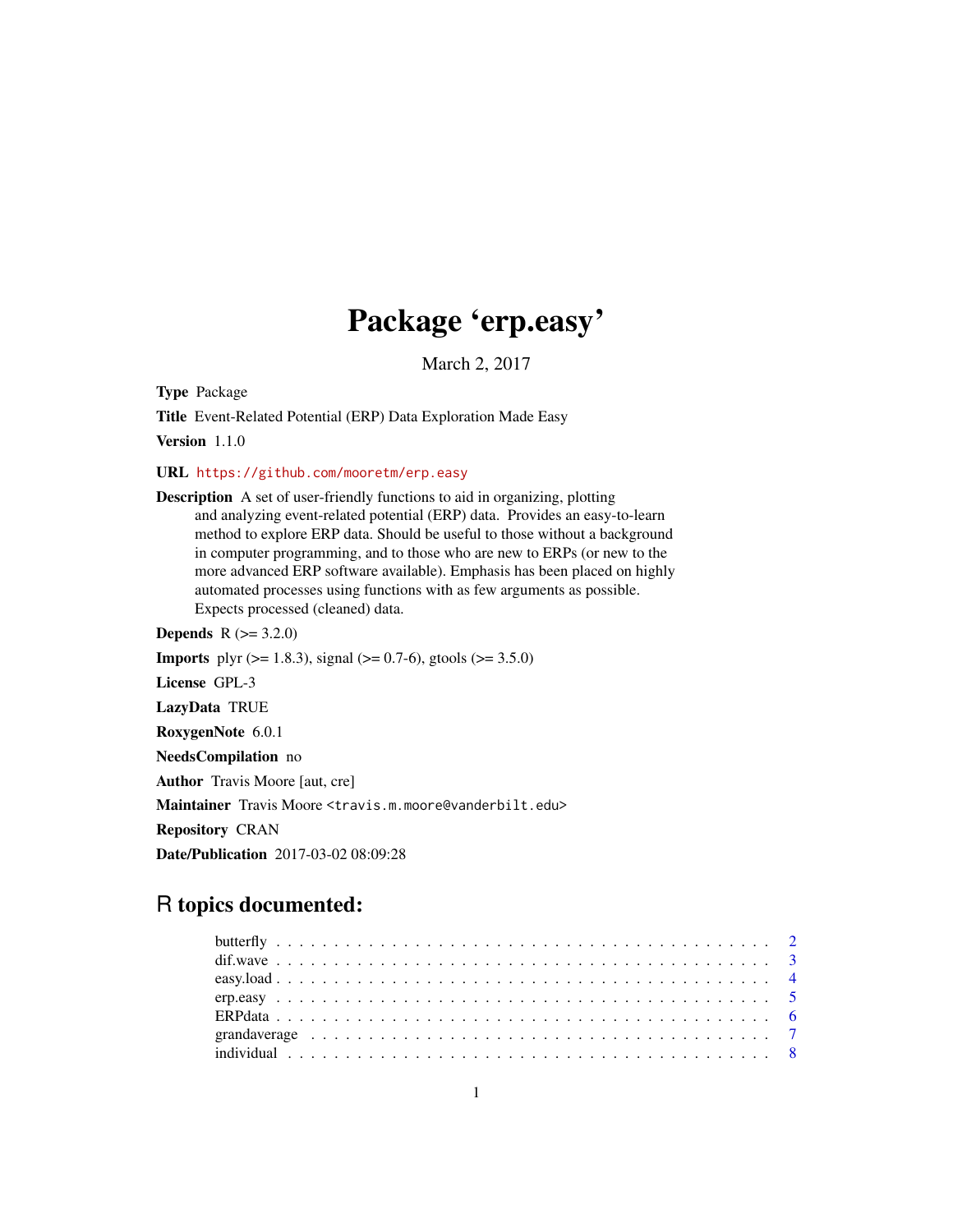#### <span id="page-1-0"></span> $2$  butterfly

butterfly *Generate a butterfly plot for a specified condition*

#### Description

butterfly plots all individual waveforms for the condition specified by the stim argument (i.e., a butterfly plot). The grand average waveform is also plotted, using a red line.

#### Usage

butterfly(data, electrodes, stim = 1)

#### Arguments

| data       | A data frame in the format returned from load, data                                                                                                                                                                                                                                                                                                                                                 |
|------------|-----------------------------------------------------------------------------------------------------------------------------------------------------------------------------------------------------------------------------------------------------------------------------------------------------------------------------------------------------------------------------------------------------|
| electrodes | A single value or concatenation of several values (to be averaged) indicating<br>which electrodes to include in generating the plot. At this time, if the raw data<br>files imported using load. data) do not have a header, you must include a capital<br>"V" in front of the number and enclose each electrode in quotes. (For example,<br>electrodes = "V78", or electrodes = $c("V78", "V76").$ |
| stim       | An integer specifying which condition to plot. Conditions are numbered in the<br>order in which they are imported with load, data. The plot title will specify the<br>name of the condition to avoid confusion.                                                                                                                                                                                     |

# Details

Single electrodes can be passed to the package functions, or several electrodes can be provided (i.e., when using dense arrays) and those electrodes will be averaged together as a single electrode.

#### Value

A single butterfly plot for the condition specified with stim.

# Author(s)

Travis Moore

# Examples

```
butterfly(ERPdata, electrodes = "V78", stim = 1)
```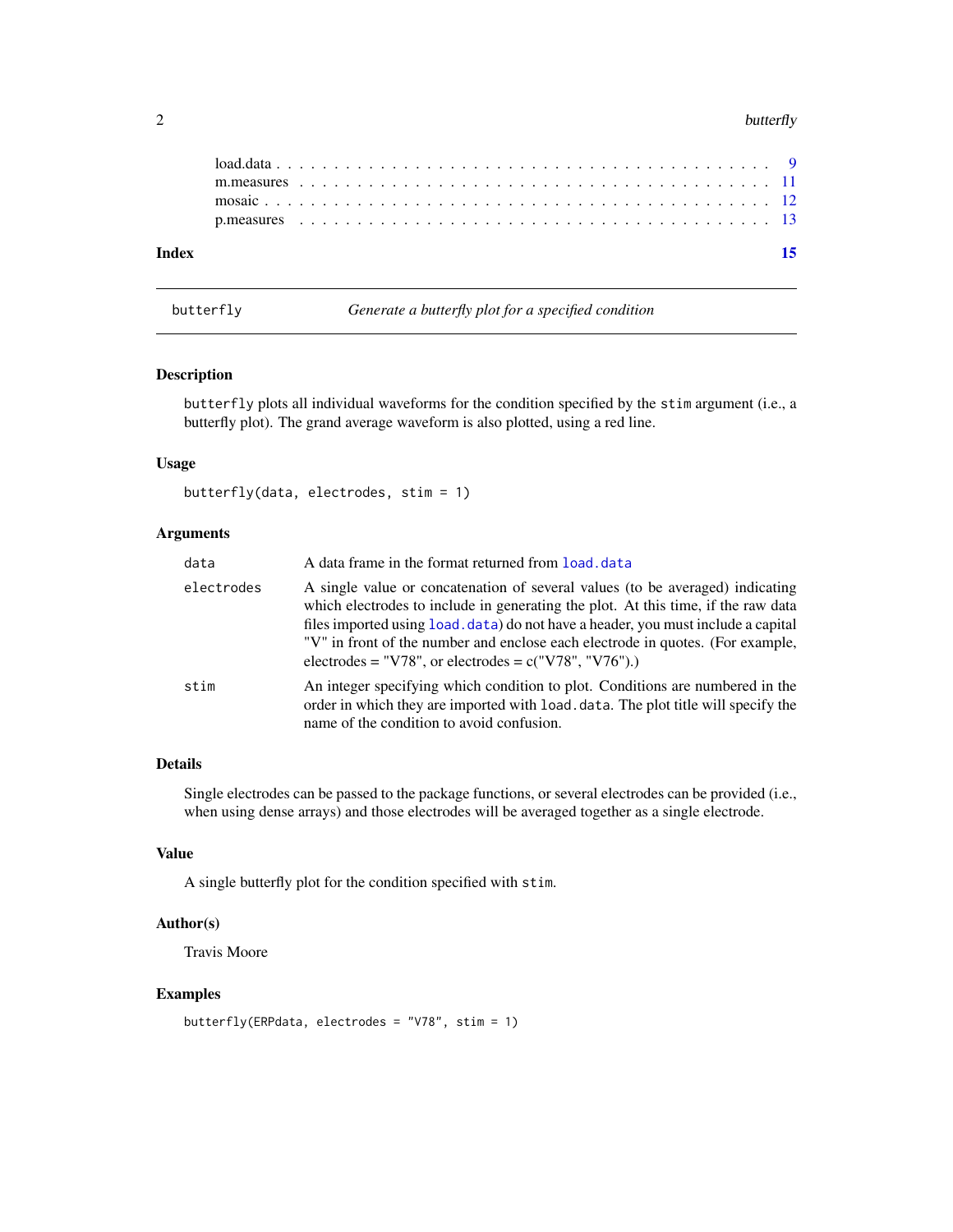<span id="page-2-0"></span>

### Description

dif.wave calculates a difference waveform from two data frames in the format returned from load.data

# Usage

 $dif.wave(x, z, name = NULL, keep = NULL)$ 

# Arguments

| X    | A data frame in the format returned from load, data. This value serves as the<br>minuend (i.e., value to be subtracted from).                                                         |
|------|---------------------------------------------------------------------------------------------------------------------------------------------------------------------------------------|
| z    | A data frame in the format returned from load data. This value serves as the<br>subtrahend <i>(i.e., value subtracted)</i> .                                                          |
| name | Specify the Stimulus column name of the difference data frame. Must provide<br>the new name in quotations.                                                                            |
| keep | Include one of the data frames used in subtraction in the returned difference data<br>frame. By default keep = NULL and only the resulting difference data frame<br>will be returned. |

# Details

The data frames must either:

- 1. have been imported using load.data OR -
- 2. for subset data, the "Stimulus" column must be "refactored." See the example below for one way to "reset" the factors in the "Stimulus" column. Note this procedure is only necessary for subset data, and not data frames that were independently imported.

# Value

One of two possible data frames, depending on the value of keep:

- 1. keep = "y": the difference (i.e.,  $x z$ ) data frame and the minuend data frame (i.e.,  $x$ )
- 2. keep = "n": just the difference data frame

#### Author(s)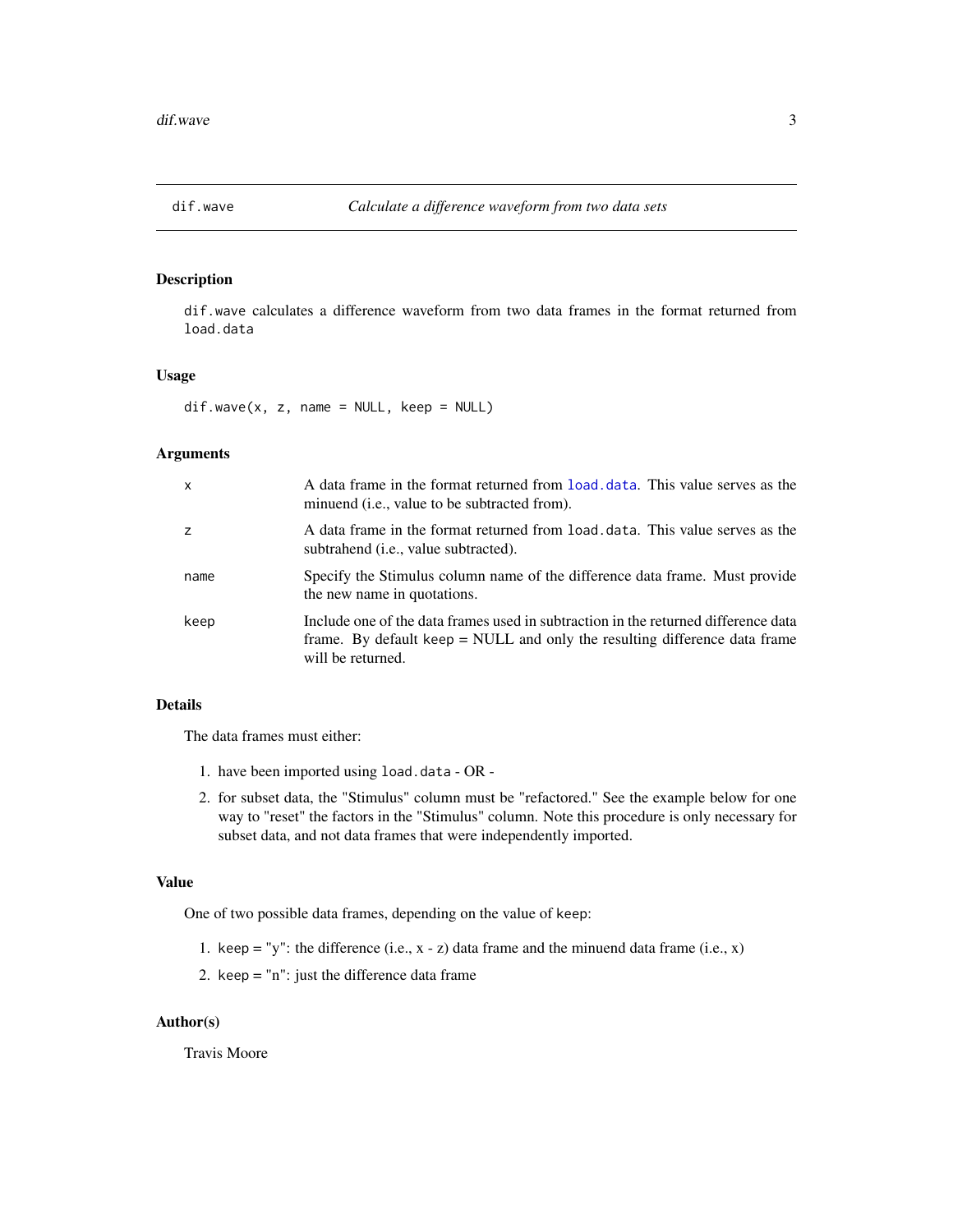#### Examples

```
# Calculate a difference wave
Negative = ERPdata[1:6765, ]
Neutral = ERPdata[6766:13530, ]
refactor.neg <- factor(Negative$Stimulus)
refactor.neut <- factor(Neutral$Stimulus)
Negative$Stimulus <- refactor.neg
Neutral$Stimulus <- refactor.neut
difference <- dif.wave(Negative, Neutral, name = "Neg - Neut", keep = Neutral)
head(difference) # view the new Stimulus column name
grandaverage(difference, "V78") # plot the grand average difference wave
```
<span id="page-3-1"></span>easy.load *An even easier way to import your data!*

#### **Description**

easy.load generates the code required to import your data by asking questions from the R console

#### Usage

easy.load()

### Details

easy.load will begin the import wizard. A series of questions presented from the R console will ask for the necessary information to import your data in a user-friendly way. See [load.data](#page-8-1) for parameter definitions and conventions for how to answer easy.load questions if you get stuck.

easy.load uses an interactive window to locate files to create the path name. The window usually appears BEHIND the R session and other open programs, so minimize open windows until the interactive pop-up window is visible. After you browse to your file location, bring the R session window back up to continue.

Follow any instructions accompanying the questions exactly, as some prompts require a very specific answer format.

#### Value

A complete line of code ready to be copy/pasted into the command line or R script

#### Author(s)

<span id="page-3-0"></span>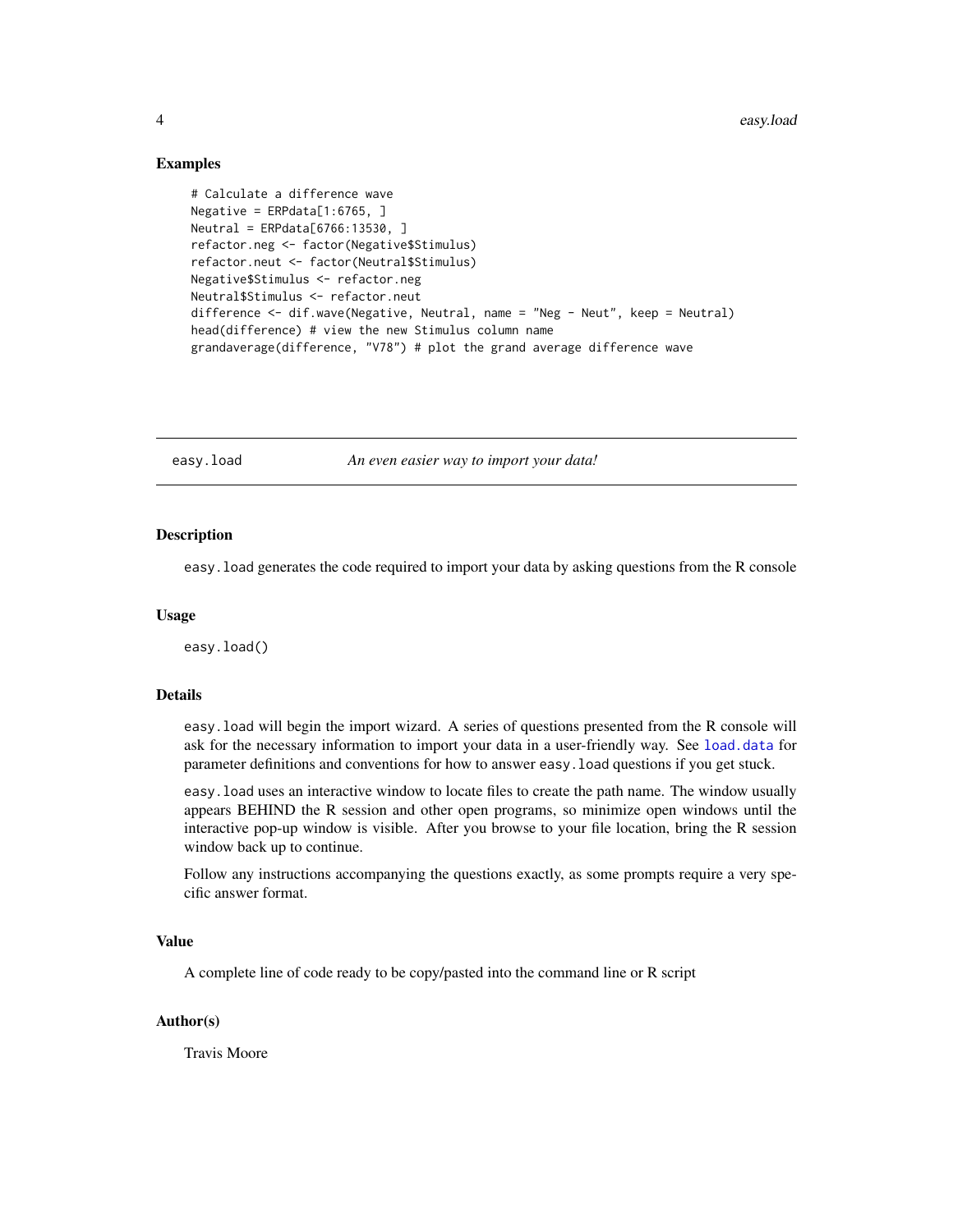#### <span id="page-4-0"></span>erp.easy 5

#### Examples

```
## Not run:
# example output from easy.load (after answering questions)
myData = load.data('/Users/Username/Folder/', 'Positive', 20, -200, 899, 'n', FALSE)
## End(Not run)
```

| erp.easy | erp.easy: A user-friendly package for exploring event-related poten- |
|----------|----------------------------------------------------------------------|
|          | tial (ERP) data                                                      |

#### **Description**

So you've recorded and cleaned (processed) some ERP data... Now what? If you're not a programmer, or are new to ERPs, the next step may be a bit daunting, or at the very least, time consuming if done by hand. The erp.easy package provides an intuitive approach to exploring your processed data, without requiring a background in computer programming. The erp.easy package provides three categories of functions, optimized to be easy to use: loading ERP files, plotting ERP data, and analyzing ERP data.

#### Loading functions

The function [load.data](#page-8-1) exists to save you the hassle of opening each individual ERP file and adding a header or other identifying information to the files. This function expects data formatted with electrodes across the columns and time points as rows. Additional columns (i.e., "Subject", "Stimulus", and "Time") will be added upon import to help organize your data. The erp.easy package will use existing headers provided in raw data files to refer to electrodes for use in functions, or will assign headers if none are present (see [load.data](#page-8-1).) Single electrodes can be passed to the package functions, or several electrodes can be provided (i.e., when using dense arrays) and those electrodes will be averaged together as a single electrode. See also [easy.load](#page-3-1) for a more user-friendly way to import your data using the erp.easy data import wizard.

#### Plotting functions

The plotting functions [grandaverage](#page-6-1), [individual](#page-7-1), and [mosaic](#page-11-1) provide several ways to visualize both grand average and individual data. Color-coding and labeling happens automatically for ease of use.

#### Analysis functions

The analysis functions [m.measures](#page-10-1) and [p.measures](#page-12-1) calculate standard ERP measures such as mean amplitude, standard deviation, peak amplitude and peak latency for both grand average and individual waveforms.

### Author(s)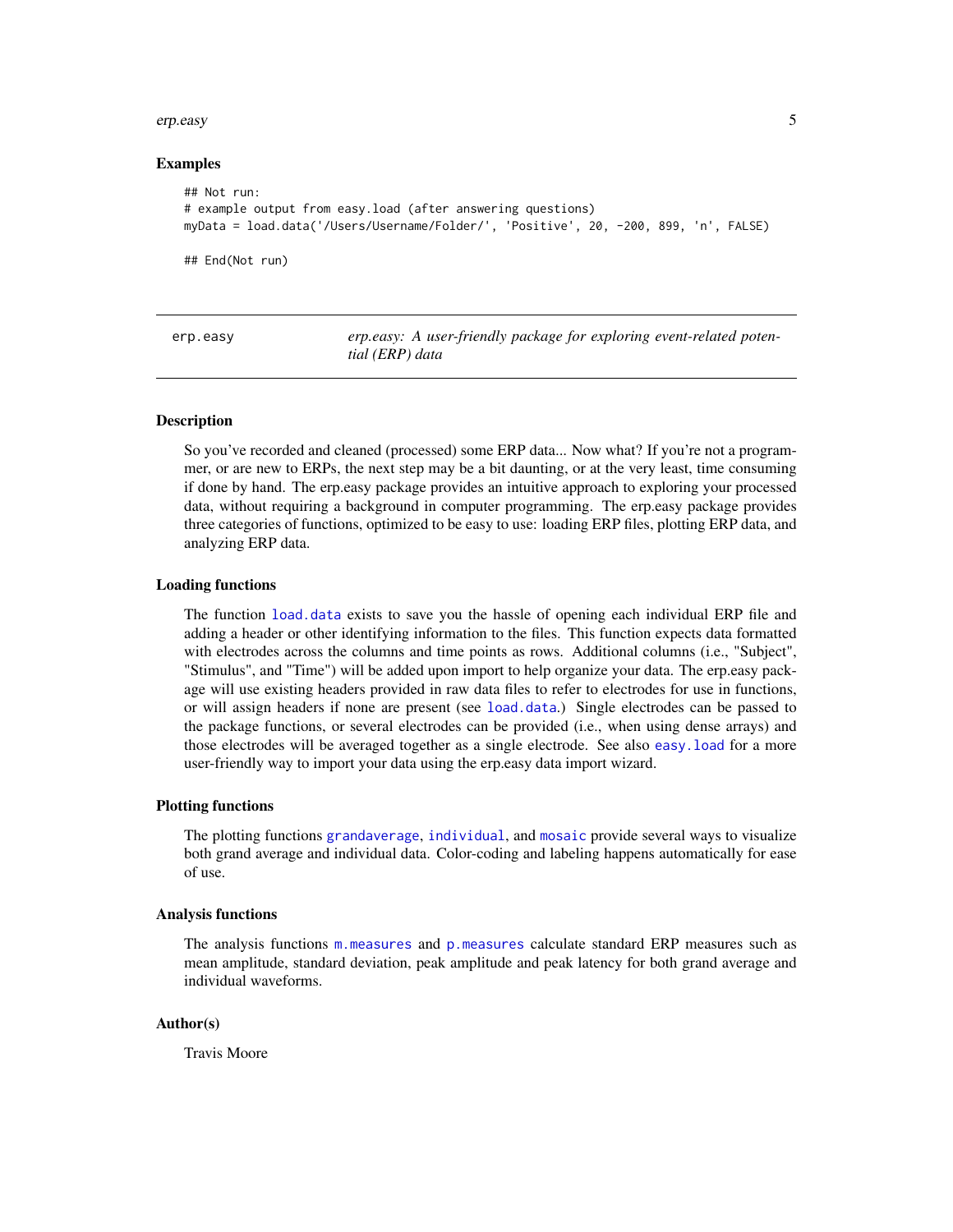#### Examples

```
library(erp.easy)
data(ERPdata)
grandaverage(ERPdata, electrodes = "V78")
mosaic(ERPdata, electrodes = "V78")
m.measures(ERPdata, electrodes = "V78", window = c(1000, 1500))
```
ERPdata *ERP example data*

#### Description

A data frame containing example ERP data:

- 15 subjects (S1, S2, S3, ...)
- 2 conditions (Negative and Neutral)

#### Usage

ERPdata

#### Format

A data frame with 13,530 timepoints (rows) and 23 columns (Subject, Stimulus, Time, electrodes)

# Note

These data have been heavily modified for use with this R package. Electrodes, subjects, and conditions have been truncated to reduce the size of the sample data set to comply with CRAN file size allowances.

# Source

Original data collected by Hatun Zengin-Bolatkale. Data were altered for R package examples by Travis Moore.

# Examples

```
## Not run:
data(ERPdata)
```
## End(Not run)

<span id="page-5-0"></span>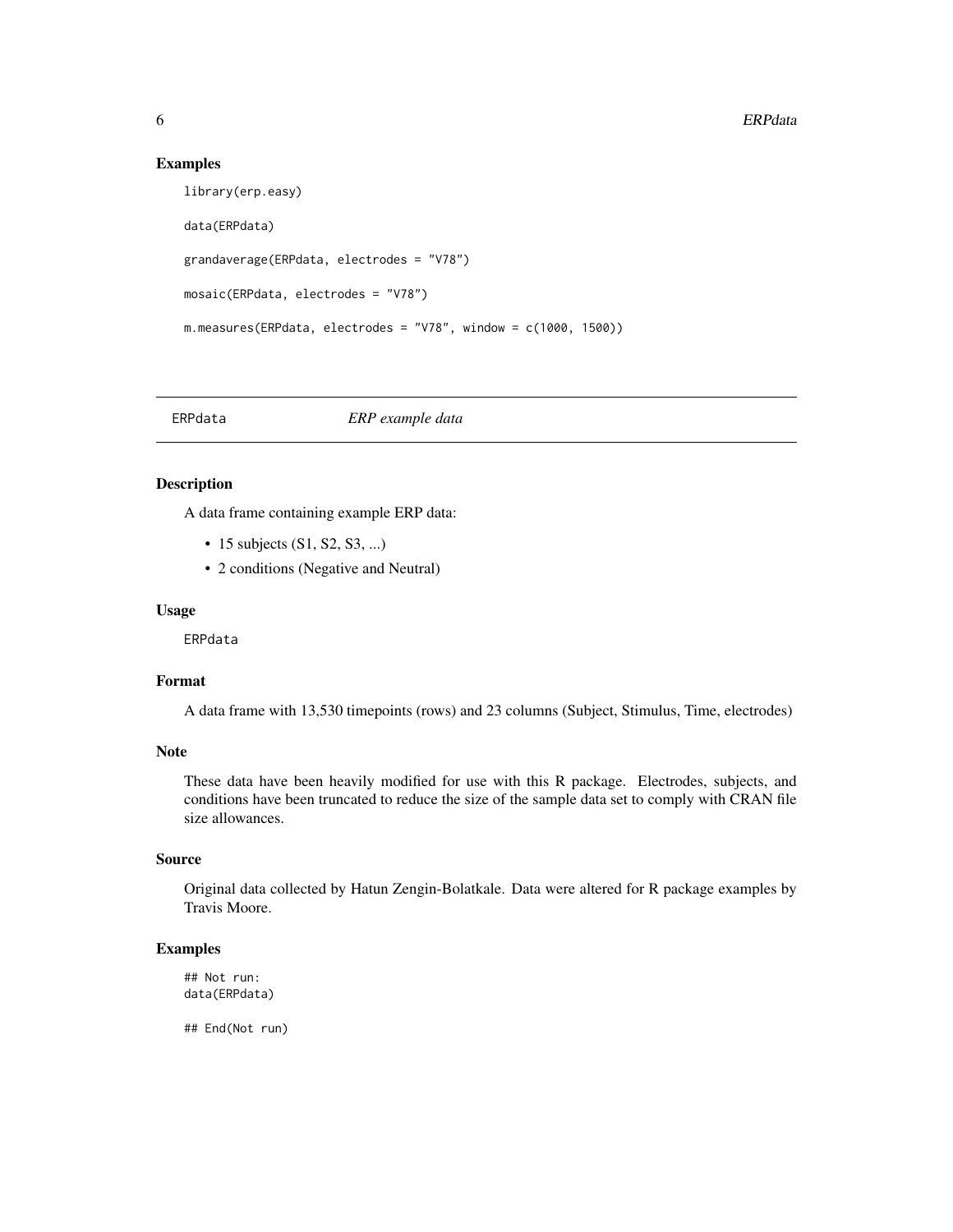<span id="page-6-1"></span><span id="page-6-0"></span>

#### **Description**

grandaverage plots the grand average waveform for each condition present in the data frame you provide. A color-coded and labeled legend is generated with the plot for ease of identification of each condition. The legend can be suppressed if it interferes with the data presentation (i.e., hides part of the waveform).

#### Usage

```
grandaverage(data, electrodes, window = NULL, lgnd = NULL)
```
#### Arguments

| data       | A data frame in the format returned from load, data                                                                                                                                                                                                                                                                                                                                                 |
|------------|-----------------------------------------------------------------------------------------------------------------------------------------------------------------------------------------------------------------------------------------------------------------------------------------------------------------------------------------------------------------------------------------------------|
| electrodes | A single value or concatenation of several values (to be averaged) indicating<br>which electrodes to include in generating the plot. At this time, if the raw data<br>files imported using load. data) do not have a header, you must include a capital<br>"V" in front of the number and enclose each electrode in quotes. (For example,<br>electrodes = "V78", or electrodes = $c("V78", "V76").$ |
| window     | The beginning and end points of a time window of interest; this is different from<br>the beginning and ending times epoch. st and epoch. end defined in load. data<br>(you only need to define the epoch once upon importing the data). The purpose<br>of the window argument in this function is merely to highlight a window of<br>interest; its default value is NULL.                           |
| lgnd       | Whether or not a legend should appear on the plot. By default a legend will<br>appear, but can be suppressed by setting 1 gnd equal to "n".                                                                                                                                                                                                                                                         |

# Details

grandaverage will return a plot of the grand average waveform for each condition present in the data frame you provide. For ease of use, colors are automatically assigned. The legend displays the value provided in the condition argument of [load.data](#page-8-1).

Single electrodes can be passed to the package functions, or several electrodes can be provided (i.e., when using dense arrays) and those electrodes will be averaged together as a single electrode.

# Value

A single plot of grand average waveforms for each condition. Includes a color-coded and labeled legend (that can be suppressed if specified). Also returns the raw waveform data for each condition.

#### Author(s)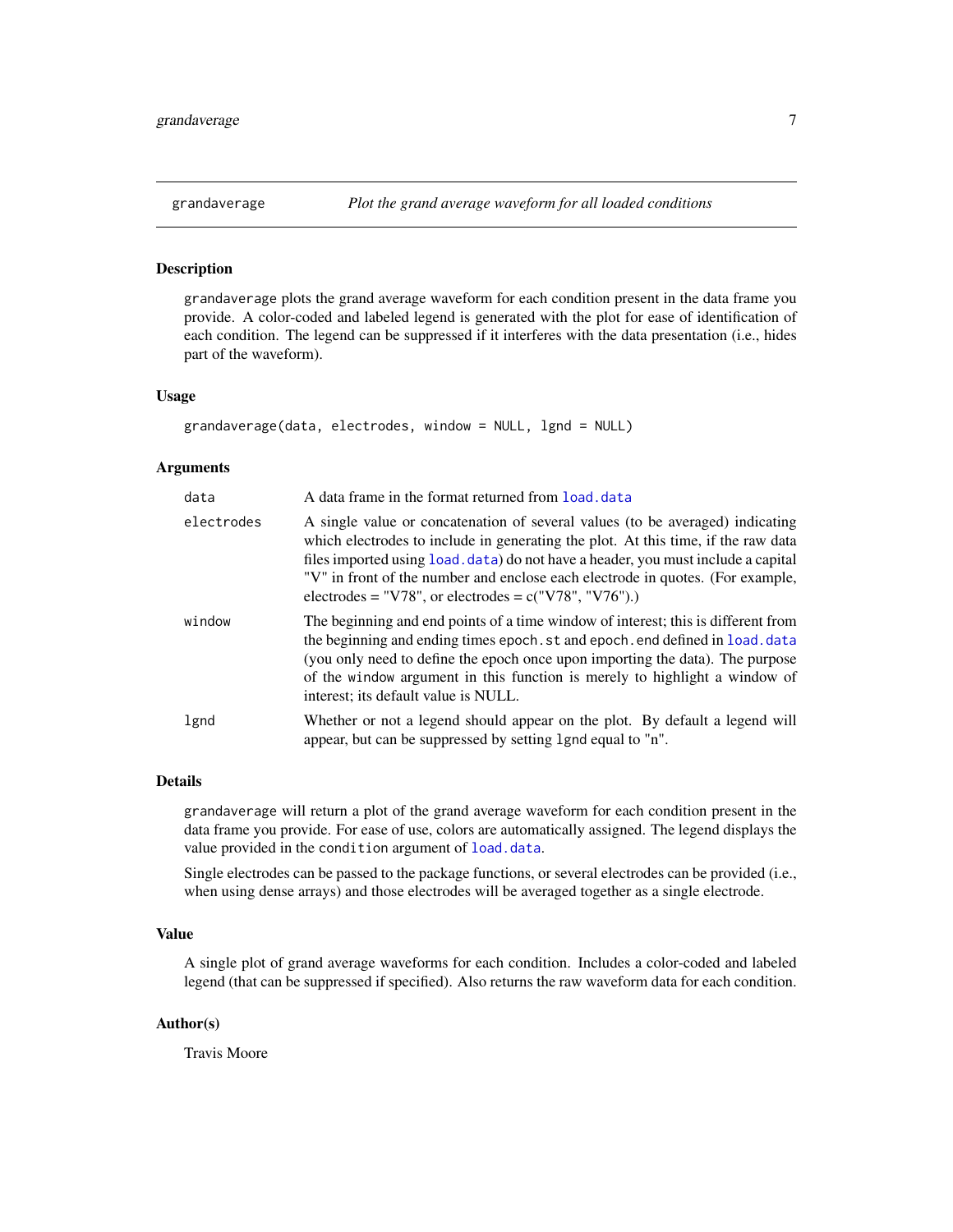#### <span id="page-7-0"></span>Examples

```
# Create a plot of the grand average waveforms for each imported condition
grandaverage(ERPdata, electrodes = "V78", window = c(1000, 1500))
```
<span id="page-7-1"></span>

| individual | Return individual average raw data and plotted waveforms (optional) |
|------------|---------------------------------------------------------------------|
|            | for all loaded conditions                                           |

#### Description

individual plots individual, averaged waveforms for each condition present in the data frame you provide. Separate plots for each individual can be generated, if specified.

#### Usage

```
individual(data, electrodes, plots = "n")
```
#### Arguments

| data       | A data frame in the format returned from load, data                                                                                                                                                                                                                                                                                                                                                 |
|------------|-----------------------------------------------------------------------------------------------------------------------------------------------------------------------------------------------------------------------------------------------------------------------------------------------------------------------------------------------------------------------------------------------------|
| electrodes | A single value or concatenation of several values (to be averaged) indicating<br>which electrodes to include in generating the plot. At this time, if the raw data<br>files imported using load, data) do not have a header, you must include a capital<br>"V" in front of the number and enclose each electrode in quotes. (For example,<br>electrodes = "V78", or electrodes = $c("V78", "V76").$ |
| plots      | Creates plots of individual averaged data in separate windows. By default, plots<br>are suppressed, but can be activated by setting plots to "y".                                                                                                                                                                                                                                                   |

#### Details

individual will generate individual average data and separate plots of averaged waveforms (optional) for each subject in the data frame you provide. Raw data are organized in columns by subject and condition. Plots will be generated by setting plots  $=$  "y".

Single electrodes can be passed to the package functions, or several electrodes can be provided (i.e., when using dense arrays) and those electrodes will be averaged together as a single electrode.

# Value

Data frame of individual average data for each subject in each condition. If plot = "y", then multiple plots (1 per subject) will also be generated.

### Author(s)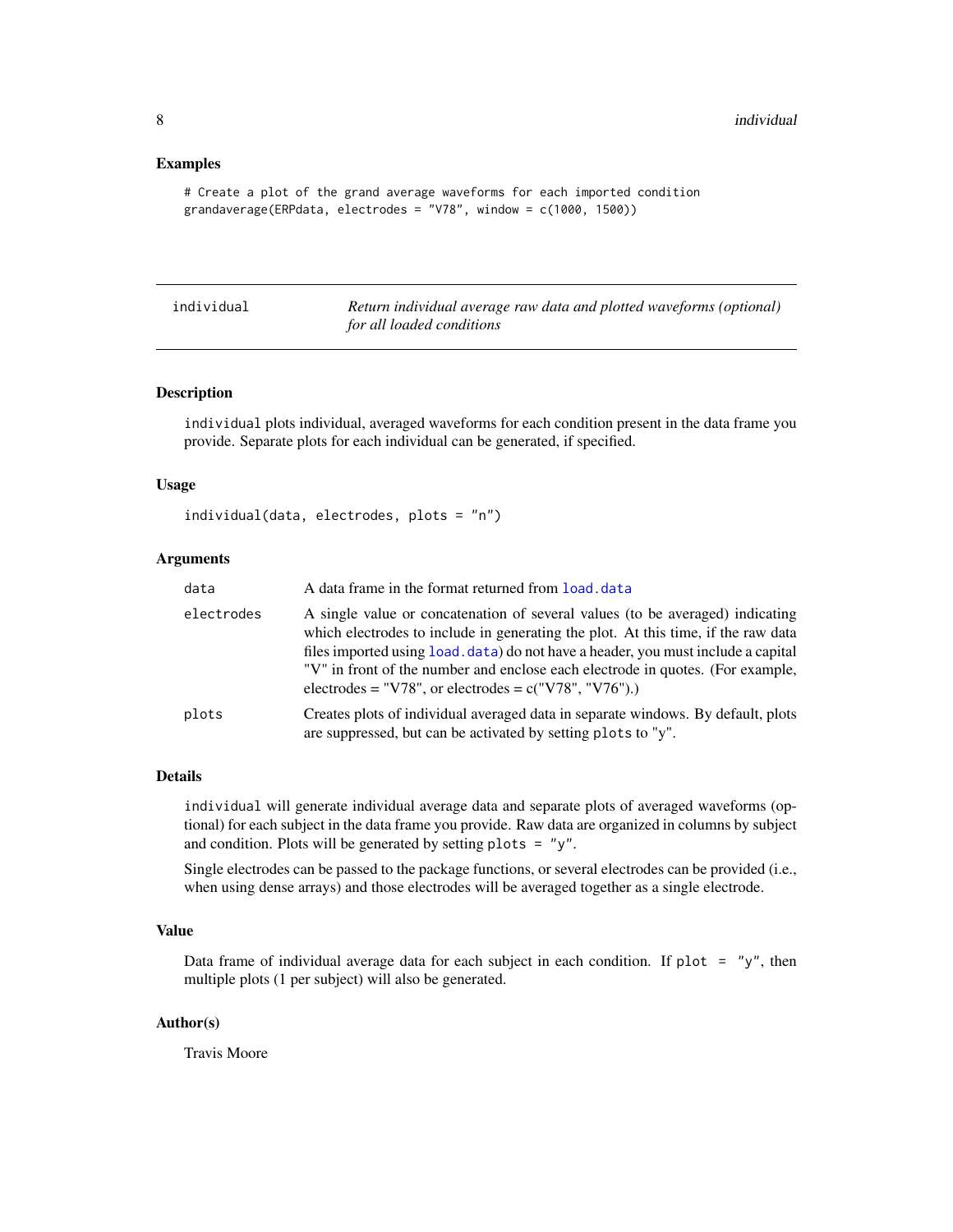#### <span id="page-8-0"></span>load.data 9

# Examples

```
# Return data frame of individual average data and create average waveform
# plots for each subject
individual(ERPdata, electrodes = "V78", plots="y")
```
<span id="page-8-1"></span>load.data *Import your ERP data files.*

# Description

load.data imports your individual ERP data files. File extensions must be .txt and file names must be in the format: YourFile\_Condition.txt (e.g., SS34\_Positive.txt). Raw data files to be imported should be organized as follows:

- each electrode must be a separate column
- voltages at each time point should be listed under the appropriate electrode column as rows
- no other data should be present in the raw data file (e.g., subject, condition, time, etc.)

### Usage

```
load.data(path, condition, num.subs, epoch.st, epoch.end, bsln.cor = "n",
  header = FALSE)
```
#### Arguments

| path      | The folder path containing your ERP files                                                                                                                                                          |
|-----------|----------------------------------------------------------------------------------------------------------------------------------------------------------------------------------------------------|
| condition | In quotes, a string indicating which trial type to be imported (i.e., the condition<br>indicated in the file name)                                                                                 |
| num.subs  | The number of files (subjects) to import for a given condition                                                                                                                                     |
| epoch.st  | The earliest time point sampled in the ERP files, including the basilne (e.g.,<br>$-200$                                                                                                           |
| epoch.end | The final time point sampled in the ERP files (typically $finaltime point - 1$ )                                                                                                                   |
| bsln.cor  | If "y", applies baseline correction to the imported data. Baseline correction is<br>achieved by subtracting the mean voltage prior to 0 ms on a channel- by-channel<br>basis.                      |
| header    | Only accepts values of TRUE or FALSE. Used to specify whether or not there<br>is an existing header row in the ERP files. If there is no header, load.data will<br>supply one (see details below). |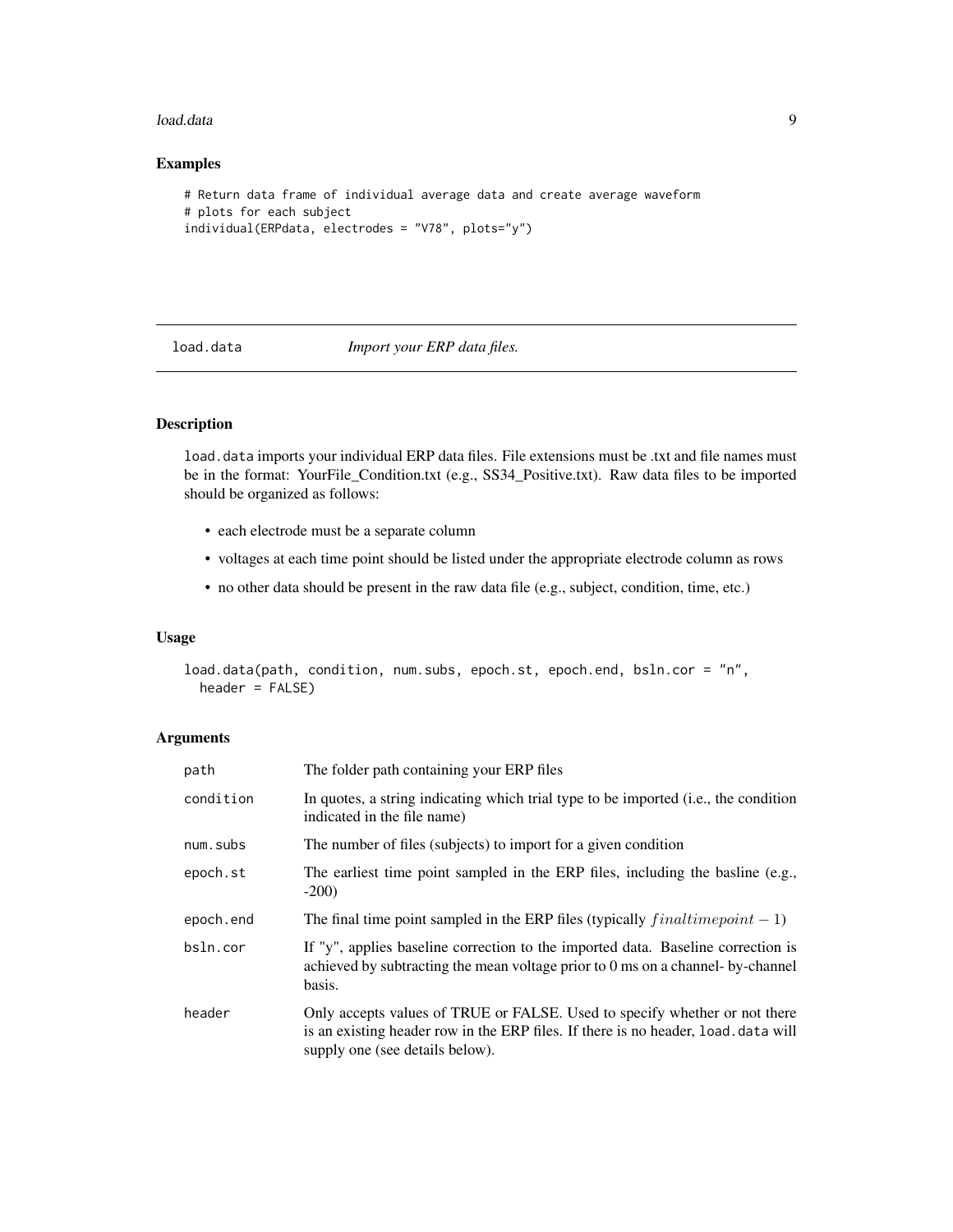#### <span id="page-9-0"></span>Details

See also easy. load for a more user-friendly way to generate the appropriate code.

- Name each individual file following the format mentioned above (e.g., SS34 Positive.txt). load.data will ignore all text preceding the "\_", and treat all text following the "\_" as the condition, (e.g., Positive). Use only one "\_" in the file name (i.e., to separate your own naming convention from the condition); using multiple "\_" characters will lead to faulty importing of data. The erp.easy convention for subjects is a capital "S" followed by the number corresponding to the order in which the file was loaded (e.g., S1, S2, etc.). Subjects will be loaded into the "Subject" column of the returned data frame.
- If no header is present in the ERP files, one will be supplied, using the standard R convention of a capital "V" followed by increasing integers (e.g., V1, V2, V3). Use these automatically assigned column name values to refer to the electrodes (unless a header is provided in the raw data file).
- Enter the starting time of the baseline, if present in your individual files, in epoch.st (e.g., -200).
- Once the desired data frames have been loaded, they can be [exported](http://www.statmethods.net/input/exportingdata.html) as a number of different file types.
- The sample rate will be calculated for you, based on the starting (epoch.st) and ending (epoch.end) time points of the recording epoch and the number of time points in a given condition (the number of rows in your file for each condition).

#### Value

A single, concatenated data frame of all electrode data for all subjects organized into columns, with three added columns:

- 1. "Subject" containing repeating subject names
- 2. "Stimulus" containing repeating condition names (e.g., Neutral)
- 3. "Time" containing a repeating list of timepoints sampled

#### Note

While importing data must be done using a separate function call for each condition, it can be convenient to use R's native rbind.data.frame() command to bind several loaded conditions (variables) into a single data frame consisting of multiple conditions. All erp.easy functions will act on all conditions included in the data frame passed to the function. For example, if you'd like to see all conditions plotted, simply use rbind.data.frame() to make a single data frame to pass to an erp.easy plotting function, and you will see all added conditions plotted simultaneously in the same figure (as opposed to making separate data frames for each condition, then passing each data frame separately to a function).

#### Author(s)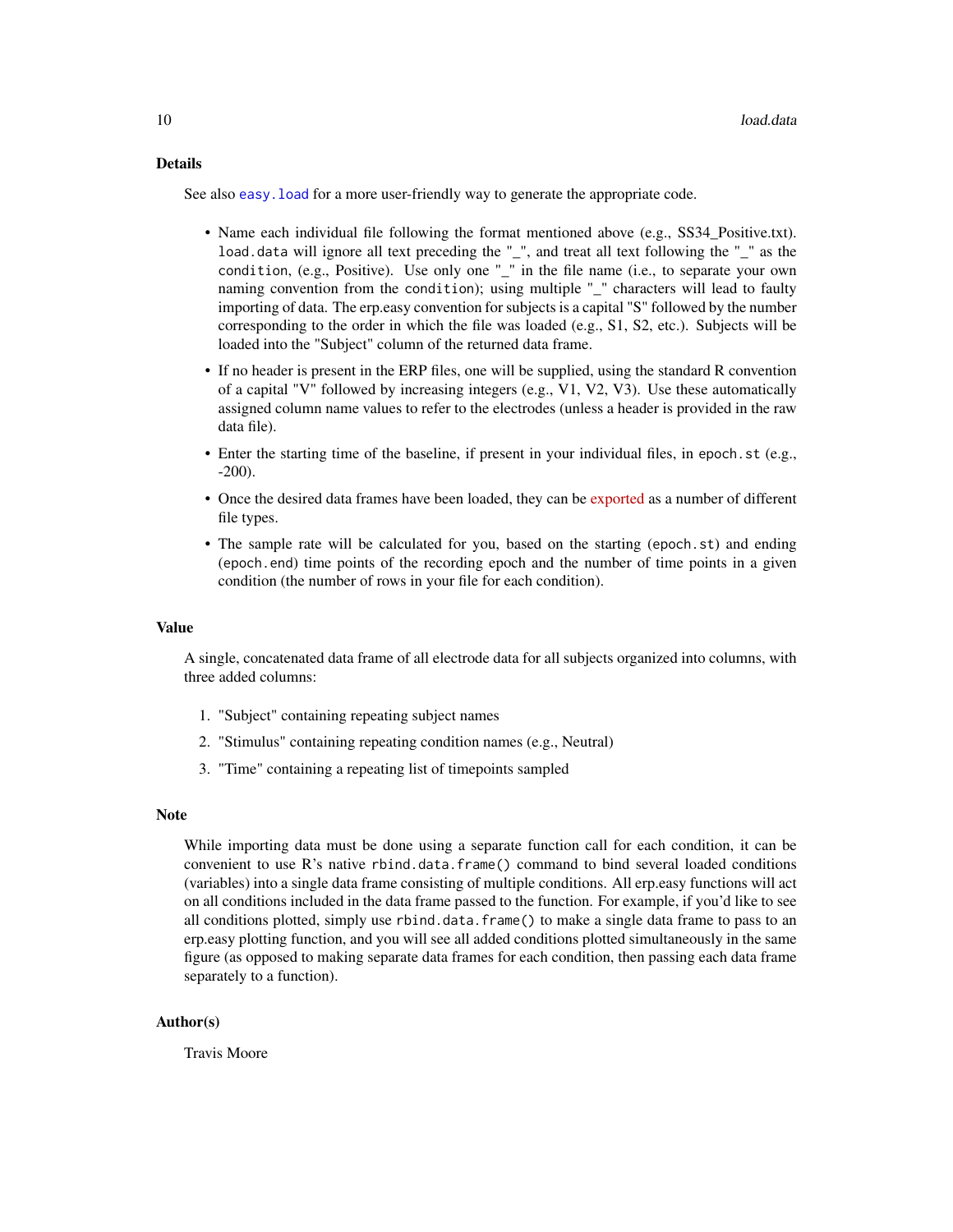#### <span id="page-10-0"></span>m.measures 11

#### Examples

```
## Not run:
# Importing data for a condition named "Neutral" (file names: "Sub1_Neutral.txt",
"Sub2_Neutral.txt", etc.)
neutral <- load.data(path = "/Users/Username/Folder/", condition = "Neutral",
num.subs = 20, epoch.st = -200, epoch.end = 899, header = FALSE)
# Adding imported data named "positive" to the imported "neutral" data
combo <- rbind.data.frame(neutral, positive)
## End(Not run)
```
<span id="page-10-1"></span>m.measures *Calculate grand average and individual mean amplitudes and standard deviations*

# Description

m.measures calculates mean amplitude and standard deviation for each condition in the data frame, for the specified time window. Values are calculated based on grand average waveforms, as well as for each individual subject. Values are based on the electrode, or electrode cluster for dense arrays, provided in electrodes.

# Usage

m.measures(data, electrodes, window)

# Arguments

| data       | A data frame in the format returned from load, data                                                                                                                                                                                                                                                                                                                                                 |
|------------|-----------------------------------------------------------------------------------------------------------------------------------------------------------------------------------------------------------------------------------------------------------------------------------------------------------------------------------------------------------------------------------------------------|
| electrodes | A single value or concatenation of several values (to be averaged) indicating<br>which electrodes to include in generating the plot. At this time, if the raw data<br>files imported using load, data) do not have a header, you must include a capital<br>"V" in front of the number and enclose each electrode in quotes. (For example,<br>electrodes = "V78", or electrodes = $c("V78", "V76").$ |
| window     | The beginning and end points of a time window of interest; this is different from<br>the beginning and ending times epoch, st and epoch, end defined in load, data<br>(you only need to define the epoch once upon importing the data).                                                                                                                                                             |

# Details

Single electrodes can be passed to the package functions, or several electrodes can be provided (i.e., when using dense arrays) and those electrodes will be averaged together as a single electrode.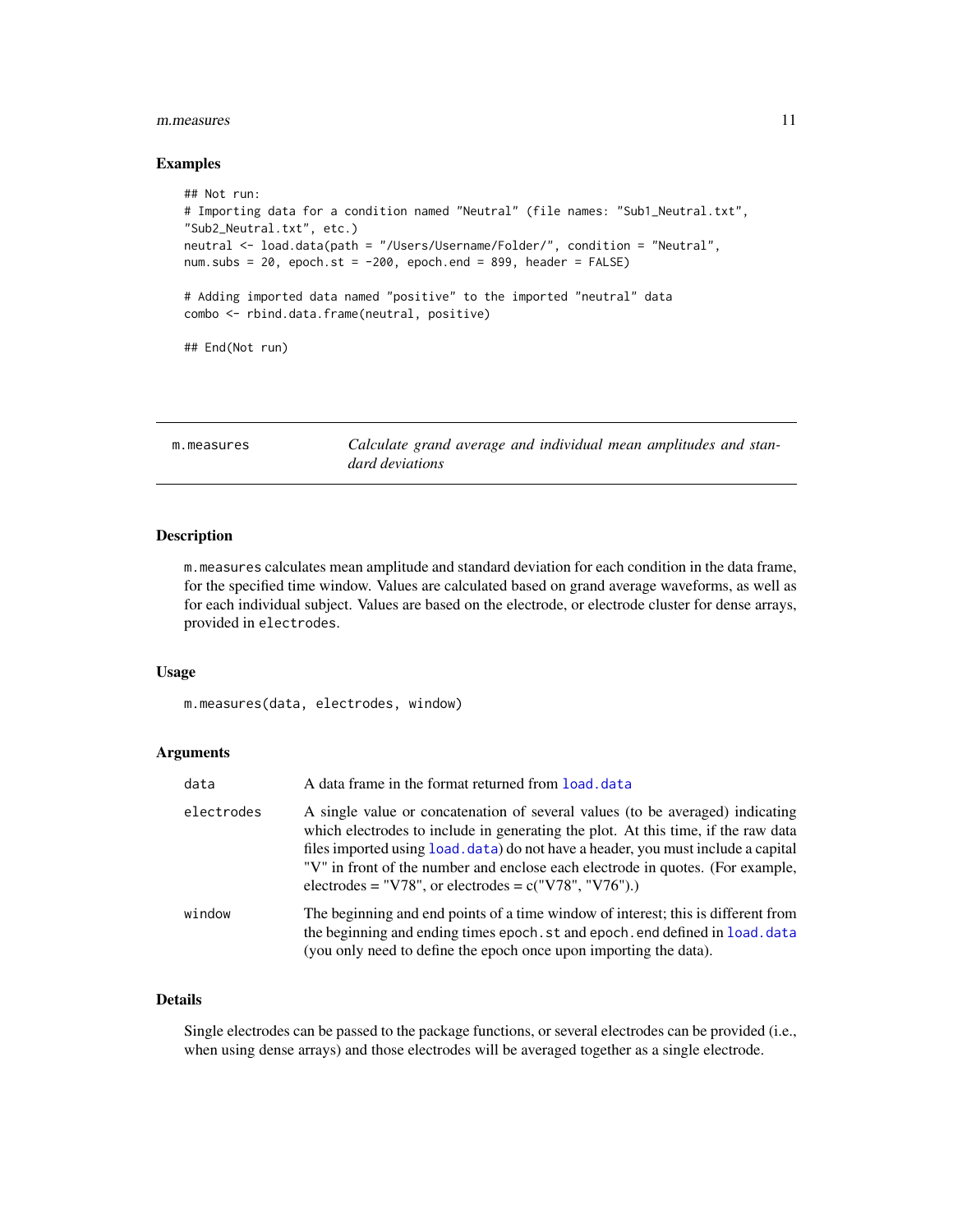12 mosaic mosaic mosaic mosaic mosaic mosaic mosaic mosaic mosaic mosaic mosaic mosaic mosaic mosaic mosaic mosaic mosaic mosaic mosaic mosaic mosaic mosaic mosaic mosaic mosaic mosaic mosaic mosaic mosaic mosaic mosaic mo

# Value

A data frame with columns labeled:

- Subject
- Trial Type
- Standard Deviation
- Mean Amplitude

A plot indicating the specified time window

# Author(s)

Travis Moore

# Examples

```
# Calculate mean amplitude and standard deviation
m.measures(ERPdata, electrodes = "V78", window = c(1000, 1500))
```
<span id="page-11-1"></span>

| mosaic | Create average waveform plots for each subject in a single, multiplot |
|--------|-----------------------------------------------------------------------|
|        | window                                                                |

# Description

mosaic generates multiple plots in a single window. Plots are average waveforms for each subject. Each plot shows all conditions present in the data frame.

# Usage

```
mosaic(data, electrodes, cols = 5, rows = 5)
```
# Arguments

| data       | A data frame in the format returned from load, data                                                                                                                                                                                                                                                                                                                                                 |
|------------|-----------------------------------------------------------------------------------------------------------------------------------------------------------------------------------------------------------------------------------------------------------------------------------------------------------------------------------------------------------------------------------------------------|
| electrodes | A single value or concatenation of several values (to be averaged) indicating<br>which electrodes to include in generating the plot. At this time, if the raw data<br>files imported using load. data) do not have a header, you must include a capital<br>"V" in front of the number and enclose each electrode in quotes. (For example,<br>electrodes = "V78", or electrodes = $c("V78", "V76").$ |
| cols       | An integer defining the number of desired columns of plots. The default is 5.                                                                                                                                                                                                                                                                                                                       |
| rows       | An integer defining the number of desired rows of plots. The default is 5.                                                                                                                                                                                                                                                                                                                          |

<span id="page-11-0"></span>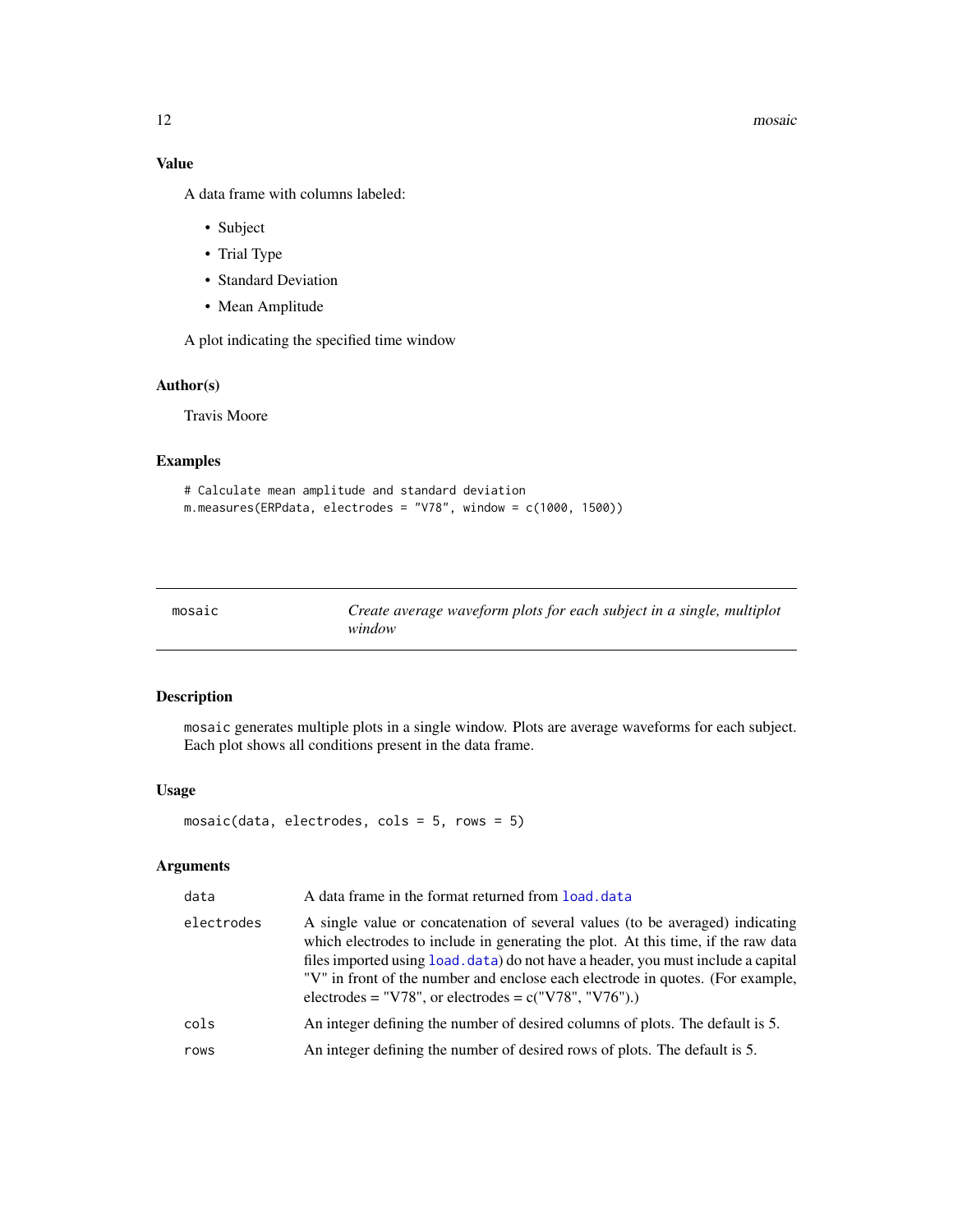# <span id="page-12-0"></span>p.measures 13

#### Details

The default values for columns and rows (i.e., 5 and 5) and higher are best suited to the graphical parameters specified in the code. At this time, graphical parameters (e.g., tick marks and labels) do not scale with the number of rows and colums. As this feature is not intended to produce manuscript-ready plots, the option to explore your data with any number of rows and columns is available, but fewer rows and columns will yield crowded plots.

Single electrodes can be passed to the package functions, or several electrodes can be provided (i.e., when using dense arrays) and those electrodes will be averaged together as a single electrode.

# Value

A single window containing multiple plots (1 per subject)

#### Author(s)

Travis Moore

#### Examples

```
# Inspect average ERP waveforms for each subject
mosaic(ERPdata, electrodes = "V78", cols = 5, rows = 5)
```
<span id="page-12-1"></span>p.measures *Calculate grand average and individual peak amplitude and latency*

#### Description

p.measures calculates local or simple peak amplitude and latency for each condition in the data frame. Values are calculated for grand average waveforms, as well as for each individual subject. Values are based on the electrode, or electrode cluster for dense arrays, provided in electrodes.

#### Usage

```
p.measures(data, electrodes, window, num.pts = 10, pol = "abs")
```
#### Arguments

| data       | A data frame in the format returned from load, data                                                                                                                                                                                                                                                                                                                                                 |
|------------|-----------------------------------------------------------------------------------------------------------------------------------------------------------------------------------------------------------------------------------------------------------------------------------------------------------------------------------------------------------------------------------------------------|
| electrodes | A single value or concatenation of several values (to be averaged) indicating<br>which electrodes to include in generating the plot. At this time, if the raw data<br>files imported using load. data) do not have a header, you must include a capital<br>"V" in front of the number and enclose each electrode in quotes. (For example,<br>electrodes = "V78", or electrodes = $c("V78", "V76").$ |
| window     | The beginning and end points of a time window of interest; this is different from<br>the beginning and ending times epoch. st and epoch. end defined in load. data<br>(you only need to define the epoch once upon importing the data).                                                                                                                                                             |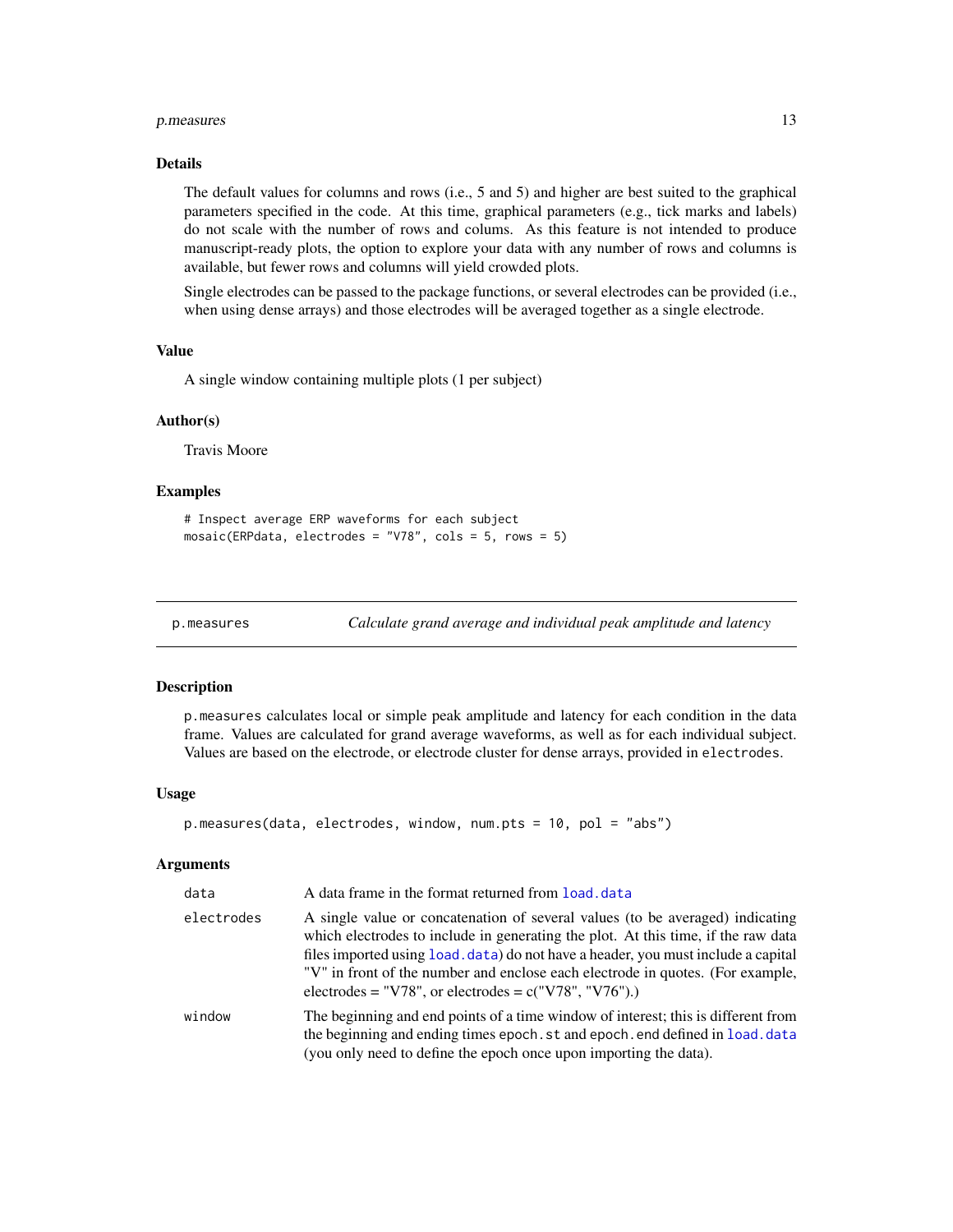| num.pts | The number of bins to check for local peak measures. If no local peaks are<br>found, the simple peak will be returned. To force the simple peak, set num, pts<br>to $0$ .                                                                                                                                                                                                                                                                           |
|---------|-----------------------------------------------------------------------------------------------------------------------------------------------------------------------------------------------------------------------------------------------------------------------------------------------------------------------------------------------------------------------------------------------------------------------------------------------------|
| pol     | The polarity of peaks to favor when multiple peaks are present. Entering "pos"<br>will locate the most positive peak. Entering "neg" will locate the most negative<br>peak. Entering "abs" will find the greatest deviation from 0, regardless of the<br>polarity (i.e., the absolute value). If a single peak is located, it will be selected<br>regardless of polarity specified. To avoid this, set num. pts to 0 (for simple peak<br>measures). |

# Value

A data frame with columns labeled:

- Subject
- Trial Type
- Peak Latency
- Peak Amplitude

A plot indicating the time window and identified peak(s)

# Author(s)

Travis Moore

# Examples

```
# Calculate peak latency and amplitude
```

```
p.measures(ERPdata, electrodes = "V78", window = c(1000, 1500), num.pts=10, pol="abs")
```